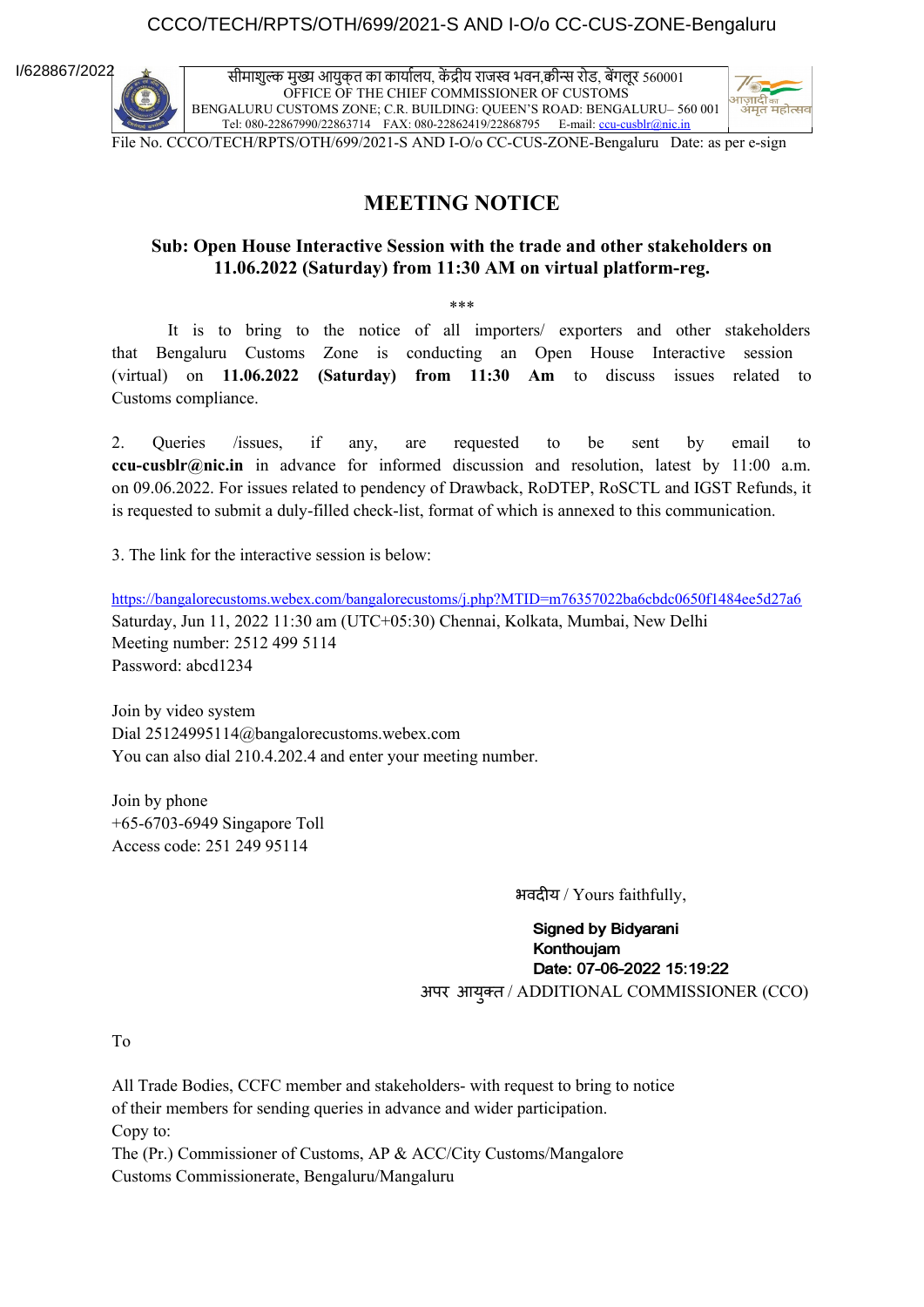# CCCO/TECH/RPTS/OTH/699/2021-S AND I-O/o CC-CUS-ZONE-Bengaluru

### <sup>1/628867/2022</sup> Check List for Advance Query related to Drawback/RODTEP/ ROSCTL Pendency

| <b>Name of Exporters</b>                        |  |
|-------------------------------------------------|--|
| IEC No.                                         |  |
| Shipping Bill / Date                            |  |
| EGM /Gateway Filed ? If Yes EGM No.             |  |
| Is PFMS Account Accepted?                       |  |
| Is Drawback scroll generated? If yes, mention   |  |
| Scroll No./Date)                                |  |
| If the answer is "No" to the previous question, |  |
| whether any query is pending against the        |  |
| <b>Shipping Bills?</b>                          |  |
| If the answer is "Yes" to the previous          |  |
| question, whether Query was Replied             |  |
| $-(Yes/No)$                                     |  |
| (If Yes, Date of Last reply)                    |  |
| Whether proper scheme code like 19              |  |
| (Drawback), RD, RS, 62, 63 etc. was             |  |
| declared?                                       |  |
| Is Electronic Ledger created successfully in    |  |
| <b>ICEGATE?</b>                                 |  |
| Whether "Yes" option was selected in reward     |  |
| scheme to avail RODTEP                          |  |